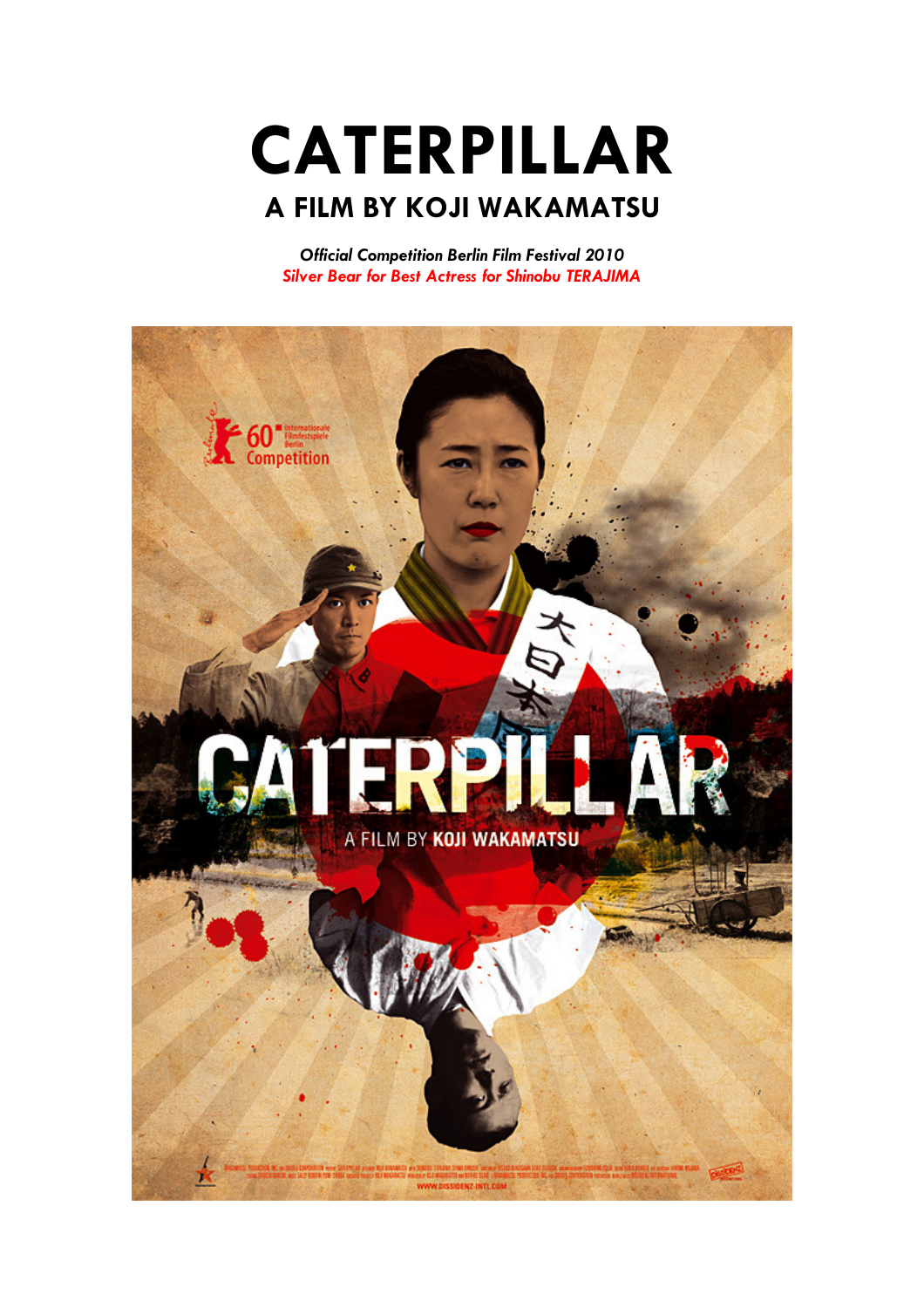# SYNOPSIS

During the Second Sino-Japanese War, in 1940, Lieutenant Kurokawa returns home as a honoured and decorated soldier… but deprived of his arms and legs lost in the battle in mainland China. All hopes, from the village men and women to close family members, turn to Shigeko, the Lieutenant's wife: she must honour the Emperor and the country in setting an example for all by fulfilling her duty and taking care of the 'god soldier'…

### TECHNICAL FEATURES

Origin: Japan Production Year: 2010 Feature Runtime: 85 minutes Original Aspect Ratio: 1:1.85 Sound: Dolby SR Shooting format: HD Cam Presentation format: 35mm

> WAKAMATSU PRODUCTION, INC. AND SKHOLE CORPORATION PRESENT CATERPILLAR A FILM BY KOJI WAKAMATSU WITH SHINOBU TERAJIMA SHIMA OHNISHI SCREENPLAY HISAKO KUROSAWA DERU DEGUCHI CINEMATOGRAPHY TOMOHIKO TSUJI SOUND YUKIO KUBOTA ART DIRECTOR HIROMI NOZAWA EDITING SHUICHI KAKESU MUSIC SALLY KUBOTA YUMI OKADA EXECUTIVE PRODUCER KOJI WAKAMATSU PRODUCED BY KOJI WAKAMATSU AND NORIKO OZAKI A WAKAMATSU PRODUCTION, INC. AND SKHOLE CORPORATION PRODUCTION WORLD SALES DISSIDENZ INTERNATIONAL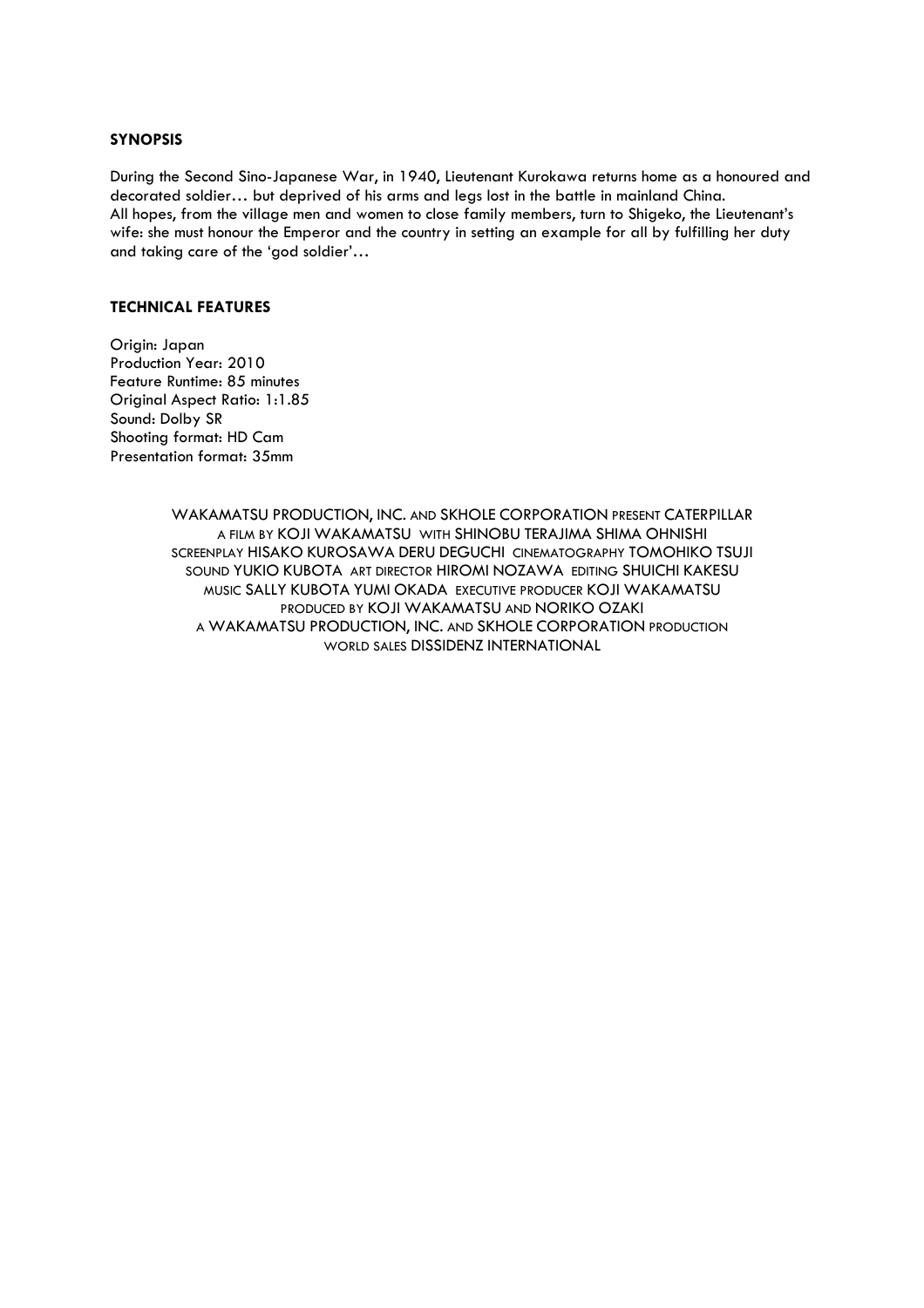# DIRECTOR'S STATEMENT

In war human beings are violated, chopped up and burnt by other human beings. Humans violating other humans. Humans chopping up other humans. Humans burning other humans.

Is there such a thing as a just war? Before the arrival of billowing mushroom clouds, falling incendiary shells or large-scale massacres, there were brightly lit houses filled with men, women, the aged and children— human beings. It was there that they ate and slept, ate and slept; living their routine lives.

What is the meaning of war? What is the meaning of people killing people for the sake of their country? Where in the world can we find a just war?

Don't forget the stench of blood that covered the earth! Don't forget the smell of burnt flesh! We must not forget… for this is what war is.

 $\overline{a}$ 

Over 140,000 people died in the Hiroshima Atomic bomb attack. Over 70,000 people died in the Nagasaki Atomic bomb attack. 984 class  $B<sup>1</sup>$  and  $C<sup>2</sup>$  war criminals were sentenced to death. Over 100,000 died in the Bombing of Tokyo. Over 20 million died in the Asian continent. Over 60 million died in World War II.

<sup>1</sup> War crimes. War crimes are "violations of the laws or customs of war"; including "murder, the ill-treatment or deportation of civilian residents of an occupied territory to slave labor camps", "the murder or ill-treatment of prisoners of war", the killing of hostages, "the wanton destruction of cities, towns and villages, and any devastation not justified by military, or civilian necessity".

 $2$  Crimes against humanity. Crimes against humanity, as defined by the Rome Statute of the International Criminal Court Explanatory Memorandum, "are particularly odious offences in that they constitute a serious attack on human dignity or grave humiliation or a degradation of one or more human beings. They are not isolated or sporadic events, but are part either of a government policy (although the perpetrators need not identify themselves with this policy) or of a wide practice of atrocities tolerated or condoned by a government or a de facto authority. Murder; extermination; torture; rape and political, racial, or religious persecution and other inhumane acts reach the threshold of crimes against humanity only if they are part of a widespread or systematic practice. Isolated inhumane acts of this nature may constitute grave infringements of human rights, or depending on the circumstances, war crimes, but may fall short of falling into the category of crimes under discussion."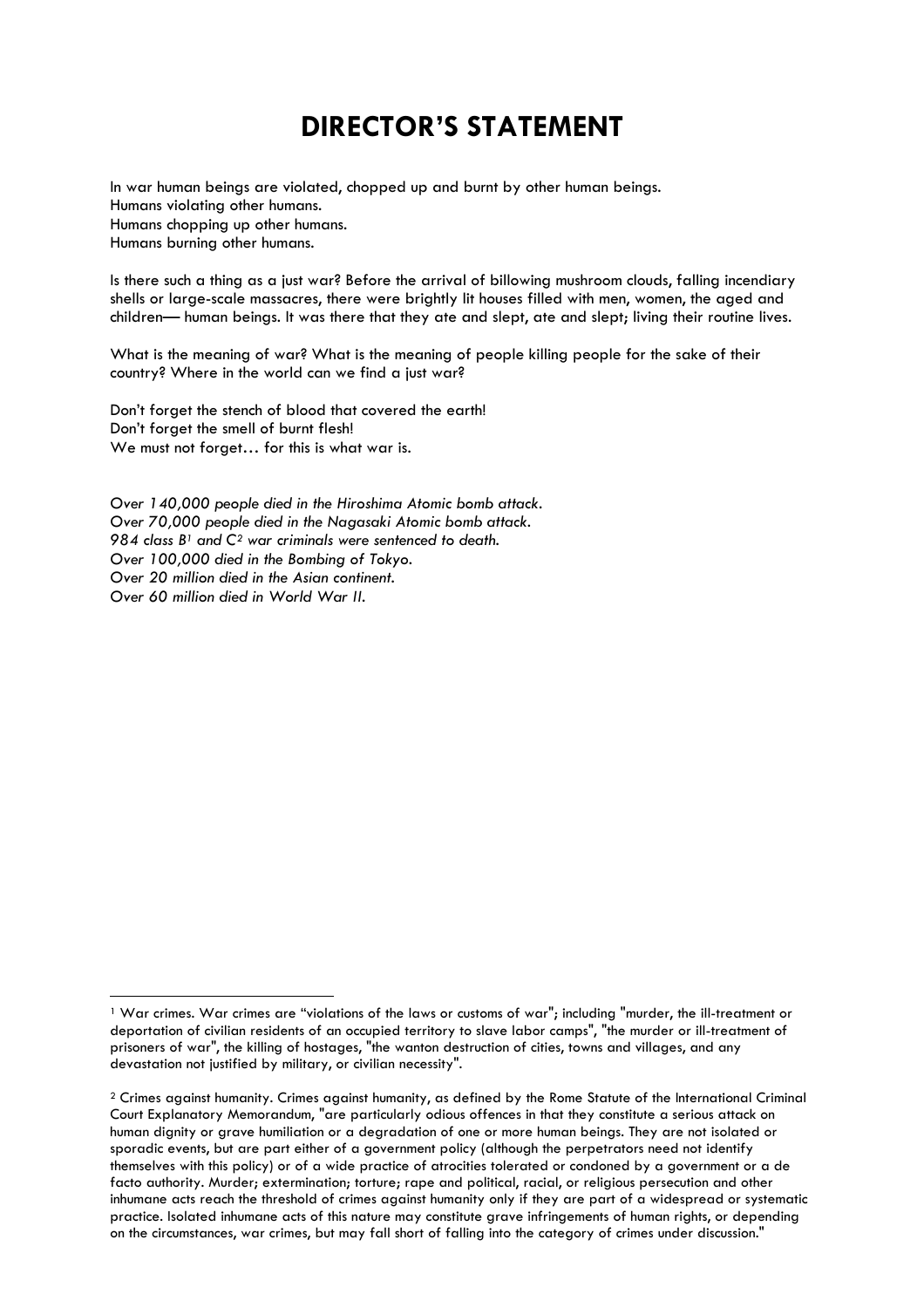# INTERVIEW WITH KOJI WAKAMATSU

#### What was the genesis of the film?

I had the idea for this new film while I was shooting United Red Army. I felt that, in order to understand the youngsters of the 60s and 70s, you should first describe their parents' era, the time of the Pacific War. Describing a war doesn't just mean describing the shooting and the battles.

The people who are most affected by war are the women and children, who don't even fight. Those in power fooled the citizens into believing that this war was on behalf of their country, and they manipulated them into rushing into the war. They themselves stayed at a safe distance and were still alive after the war. I thought that the youngsters in United Red Army were born the way they were precisely because their parents had lived through such an era. So I'd already decided at the time of shooting to describe their parents' era, the Pacific War, and the people of that time.

### In what way is the film different from Edogawa Rampo's novel The Caterpillar, which is about a WWII veteran, who returns home as a quadriplegic?

I was inspired by this image in the novel of the disabled war veteran, who's lost all his limbs, and his relationship with his wife. Apart from that, the timesetting is different, and so is pretty much everything else.

What I wanted to describe from that initial image was the idea that, for human beings, life means sex, eating and violence.

Moreover, I wanted to describe how human nature can be destroyed by war.

Charlie Chaplin showed us through his cinema that for killing three people you'll be hanged, whereas you'll be a hero if you kill ten thousand. That's war!

### In Johnny Got His Gun (1971), American novelist and director Dalton Trumbo tells the story of a World War I soldier, who lost his arms, legs, and face after being caught in the blast of an exploding artillery shell. Have you seen that film?

Yes, I've seen it. I saw a human being completely deprived of freedom by war, and I felt how cruel it was that he couldn't even choose to die. But I don't think it had any influence on me. Compared to that, at least Kyuzo could choose his own death.

#### Where did you get the archives images from?

I borrowed them off a person who had got them from the United States National Archives and Records Administration.

After the war, minor Japanese war criminals were put on trial and punished in various places in Japan. They were also executed under the pretext that it was for the good of their country. But among these there were many Koreans, who had been brought from the Korean peninsula, which was a Japanese colony at that time. They too were put on trial as Japanese war criminals, and were also executed. Some South and North Koreans, initially accused of being war criminals but later acquitted, were released. They are still ignored by the Japanese government today, and have had no post-war reparation because they aren't Japanese.

From this point of view, the war still hasn't finished. Nothing has been resolved.

#### Where did you shoot the film?

The film was shot in Nagaoka and around in Niigata prefecture, in the Chubu region (northwest of Tokyo), where there exists typical Japanese landscapes preserved from fifty years ago with traditional wooden straw roof houses surrounded by rice terraces. It was in that rural part of the country known for its high-quality rice where the farmers used to cultivate the rice to feed soldiers during the war and the village people were fully dedicated to the Emperor. I wanted to shoot in that area, not as much for aesthetic or scenic reasons, than for historical reasons –and maybe also because I grew up in a similar village!

#### Tell us more about the character played by Katsuyuki Shinohara, the character that eats flowers and doesn't do anything like the others.

He's me. He's the me who has been strongly criticised as an aho, an "idiot", as a "national disgrace", as a "sewer". But by the side of the sewer there blooms a single flower. That's why I made Katsuyuki eat a flower and so on. In this film his character pretends to be an idiot and goes against the current of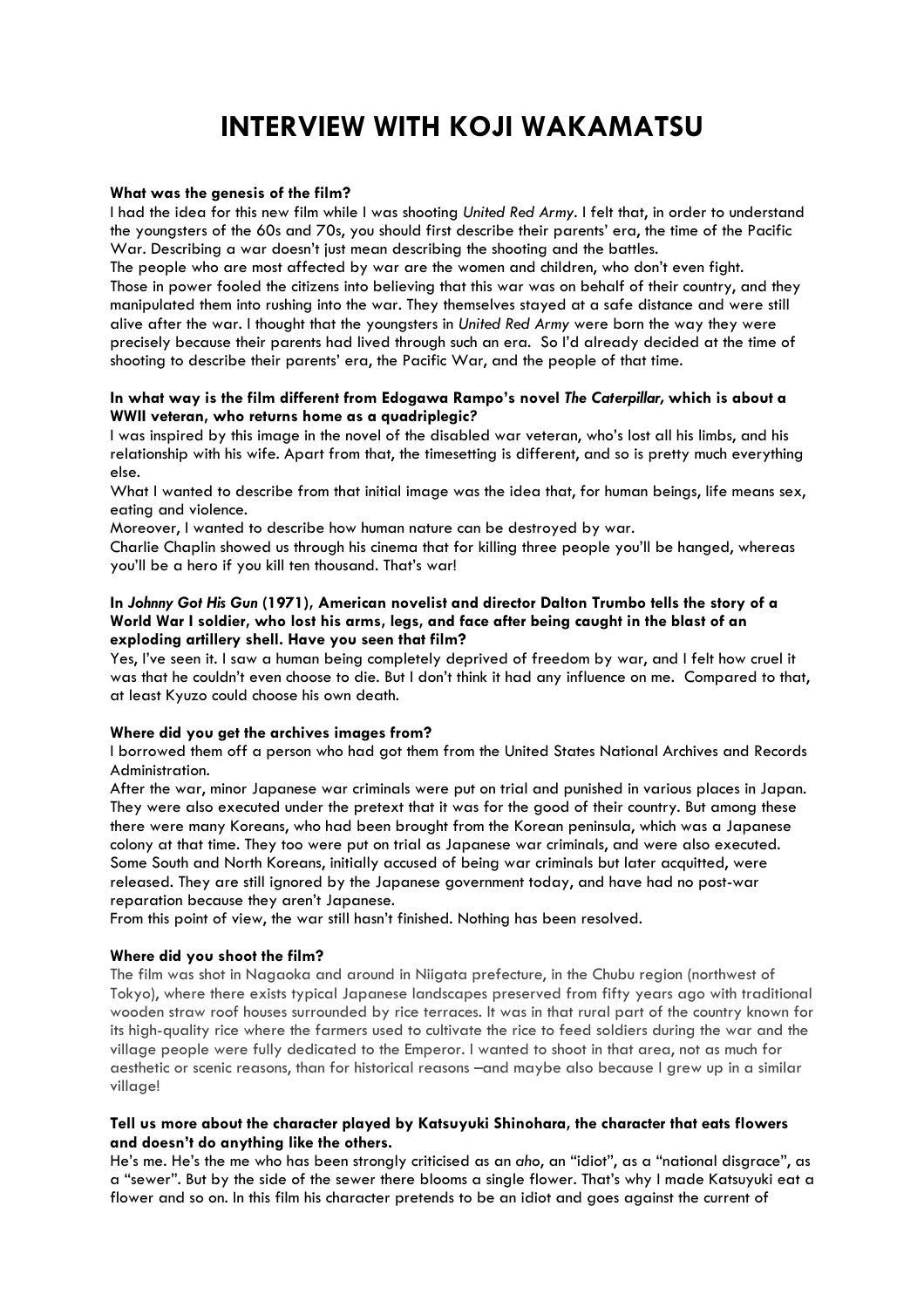plunging into this war. He sticks to his belief of "refusing to do what he hates". I think he's probably the most courageous character.

#### What about the casting of Shinobu Terajima and Shima Ohnishi?

As for casting Ohnishi, I'd decided to use him for my next film during the shooting of United Red Army. To play a soldier without limbs, you have to use your eyes a great deal. Ohnishi is very expressive with his eyes.

As for Terajima, she really suits those Japanese farmer's trousers, monpe. Also, she's my favourite actress, because she has the courage to act without make-up, even though she's a huge star. I wasn't sure if such a great actress would accept to appear in a film whose director has been the object of such criticism. But when I plucked up the courage to ask her, she accepted.

# There are two stories in Caterpillar: the story of a hero that lost his limbs in a war and the story of a husband and wife. What's the relationship between the two stories?

Japanese society is basically a man's society. Men have shamelessly used violence on their wives, they've considered their wives as mere outlets for their sexual desires and as machines for producing children. In Japanese society, this kind of relationship between men and women used to be considered normal. Even today, a member of parliament can make statements based on this mindset, that "women are machines for producing children". I wanted to describe how the relationship between a husband and wife could change into other forms in this society as a result of war. In short, I wanted to describe the way human beings live, by grouping the state, the nation and everything together.

By doing this, I thought I could describe how war is nothing more than killing. Wars for justice, wars for national profit, wars on behalf of democracy… such things don't exist. Men kill other men, that's war! How many people have been killed in the name of justice?

After going through the  $20<sup>th</sup>$  century, which was a century of war, the same situation is still prevailing in the 21st century.

There are no justifiable wars. That's what I wanted to describe.

# Is the way women are described in your films (initially being abused but then taking the upper hand) a metaphor somehow?

There's no clear metaphor. It's an image in my head. My films are born inside my head, where all sorts of things are jumbled up. There's myself, my friends, my country, my mother and father, whom I observed while I was growing up…

My father was violent to my mother when he was drunk.

All these things are in a disorderly mess in my brain. I can't explain it logically, of course. If I could, I'd be a novelist. I wouldn't need much money or any staff, and it'd be a lot easier. But as I can't express all this in words, I use images and noises, including music. That's all.

# You are known as a guerrilla-style filmmaker (making single shots, no rehearsals, shooting and editing in a very short time etc)…

When you do lots of rehearsals, the actors' tension eases off. If you kill somebody, you don't practise it lots of times, do you? You just concentrate on that one thing. This is the same. When you're looking out for a single chance, you don't need a rehearsal.

# What influence does a limited budget have? Do you think a big budget would have changed anything about Caterpillar?

To manage within a limited budget is the Wakamatsu way. Merely having lots of money doesn't guarantee you'll shoot something good. Nevertheless, every day during the shooting I wished I had a bigger budget. For example, I could have had more extras in a line if I'd had a bigger budget, and so on. But because you can't do that you have to rely on actors' expressions, and you can express these things well. When you have money, you rely on it. But it won't necessarily produce good work. We finished the shooting in twelve days, although we'd planned for two weeks. It took about thirteen hours to edit the film, because we changed it three times.

The script took at least three months, shaping our ideas and establishing the concept.

# Your stance as a film director has been changing, from defending the armed struggle in the 1970s to criticising it in United Red Army, and becoming strictly anti-war in Caterpillar. Can you explain the change so far and your plans for the future?

Actually, in the 1970s I believed that we could change the world through armed struggle. But after that, certain ideas started germinating in my mind. Japan and other Asian countries won't solve their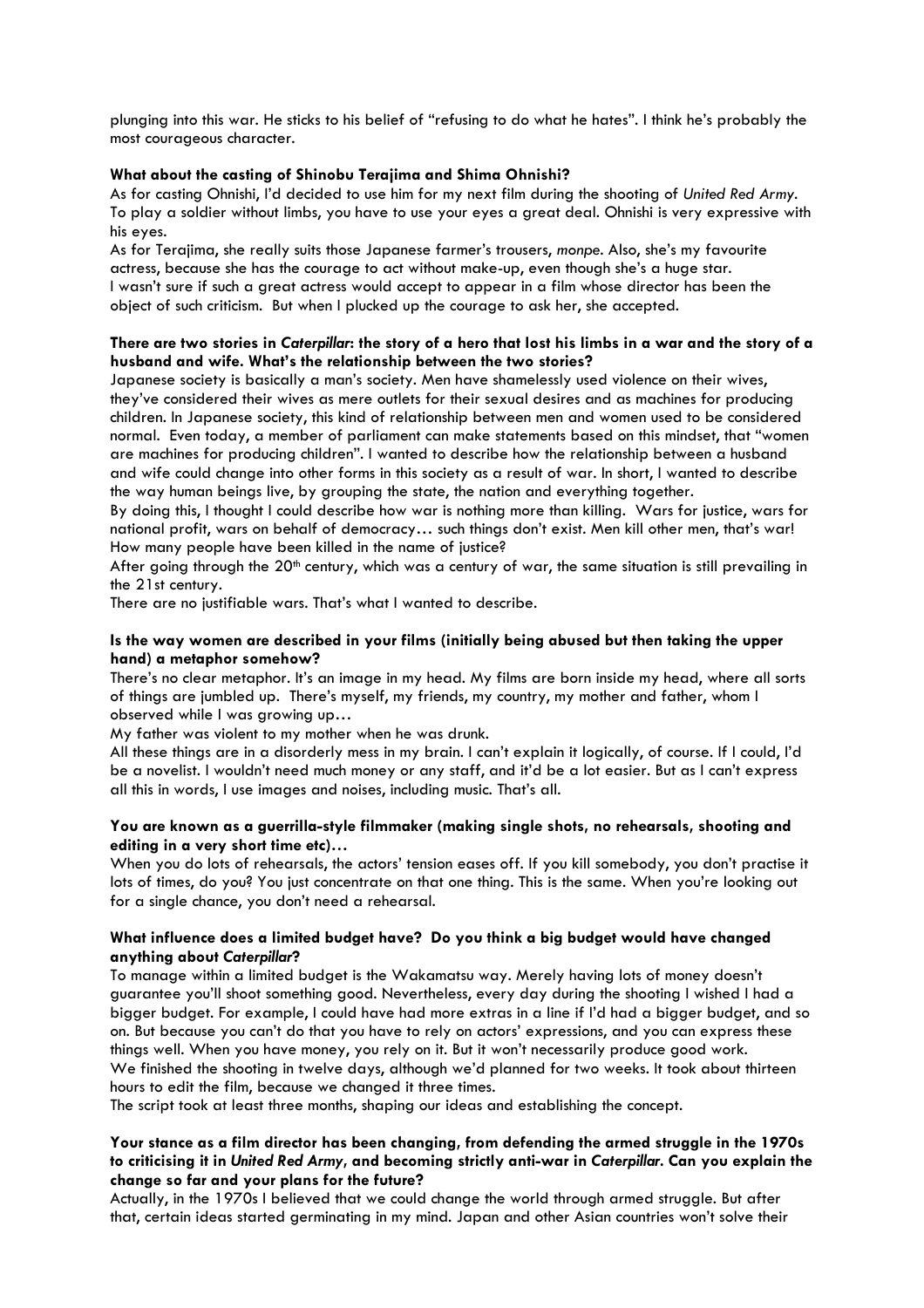problems through an armed struggle, and maybe the last effective armed struggles happened at the time of Ché Guevara and Castro.

Furthermore, after doing research and thinking about various things while shooting United Red Army, I finally realised that it's impossible to change anything through armed struggle. I came to the thinking that things could only be solved through the power of the human spirit, and not by military force. I don't hold with these former militants, who used to call for armed struggle and a "simultaneous world revolution", but who now just use their notoriety to defend their own positions. All they do is spout theories, without accepting how times have changed.

As for what I'm going to portray in the future, it'll probably be just about men and women. I'm thinking about describing the nastiness of human beings, the sordid part of relationships. On the other hand, I'm interested in the story of Otoya Yamaguchi, a 17-year-old who stabbed the president of the Socialist Party of Japan to death, and then killed himself. He was just a boy who thought he was making the world better, and he died for it.

When all's said and done, I think I'll just go on describing human beings.

# Why, and for whom, do you make films?

Why? I make them because I want to make them – for myself, as well as for anybody who watches my films and feels a hatred for war. And it's also to make a living. The starting point is when I get angry. There are things that make me angry, so I simply express my feelings by using this device called a film.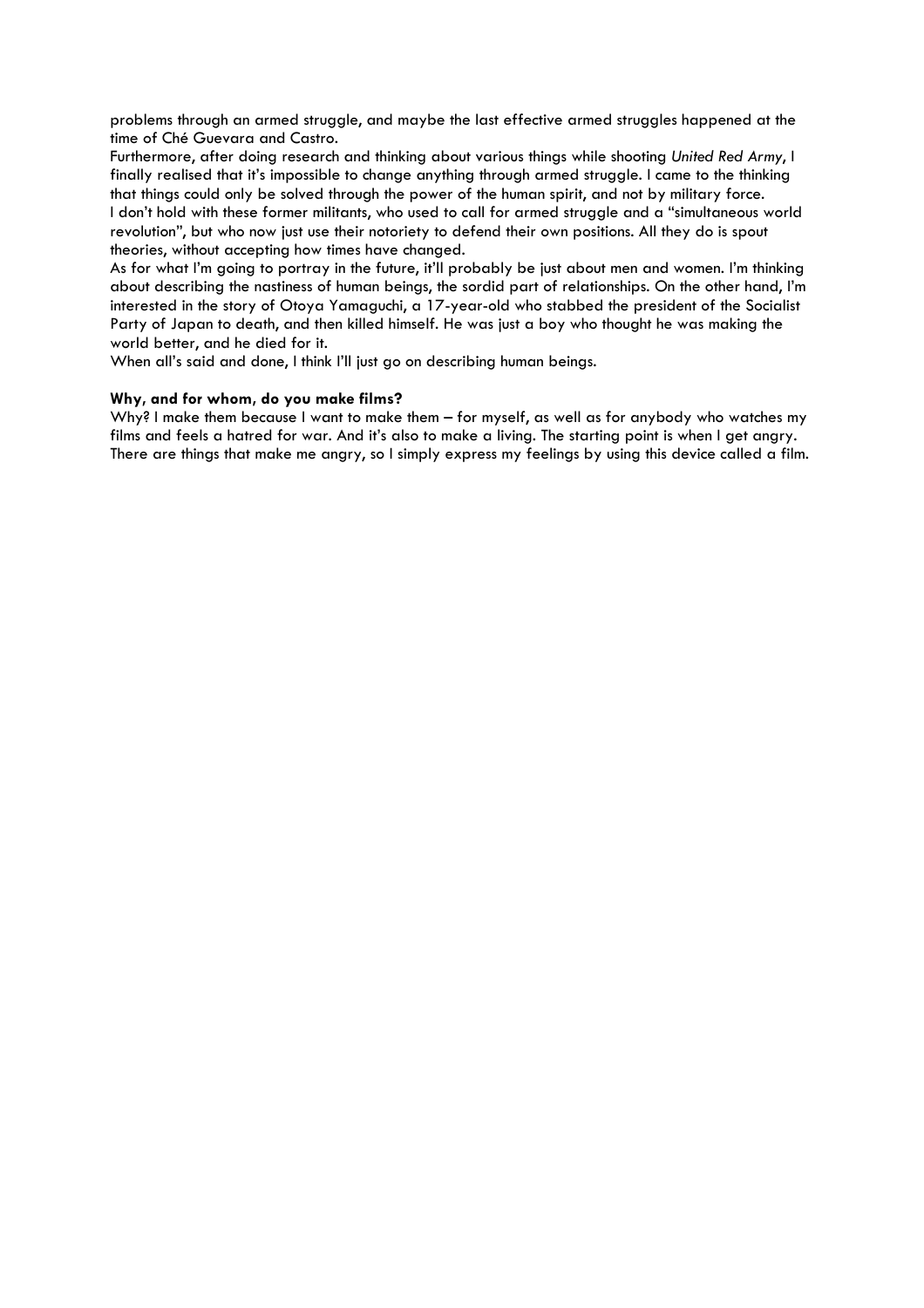# ABOUT KOJI WAKAMATSU



#### **BIOGRAPHY**

Koji Wakamatsu (born 1 April 1936, in Wakuya, Miyagi, Japan) moved to Tokyo at the age of 17 and after a series of small jobs became a yakuza. Following a fight, he was sent to prison where he learned that power leads to repression and brutality. After his release, he wrote a book about his experience and found in filmmaking a way to expose the abuse of power. In 1959, he worked in television and four years later shot his first film. He was granted total artistic freedom as long as sex and violence predominated. His "pinku eiga" (erotic Japanese films) attracted a lot of attention and step by step he realized that eroticism was necessary to the development of his political discourse; thus the original constraint had become a necessity. In 1965 he created his own production company Wakamatsu Production and directed Secrets behind the Wall. The film was submitted to Berlin Film Festival that same year and was nominated for the Golden Bear. Its

controversy led to a diplomatic incident between Germany and Japan; Wakamatsu's camera had thus become an active political weapon exposing the faults of a hypocritical government and the mouthpiece of the identity crisis of young people (Go Go Second Time Virgin, Sex Jack). In the 1960s-1970s, Wakamatsu's films, shot frenetically (around ten films a year) with a simplistic touch in their bare staging that was reminiscent of Jean-Luc Godard, but with sexual excesses and brutality that were typical of exploitation films, are virulent anarchist manifestos that maddened Japanese authorities and also got him banned from American, Russian and Chinese territories. In 1971 Wakamatsu gained international notoriety at Directors' Fortnight at Cannes Film Festival with Violated Angels (1967) and Sex Jack (1970). Five years later he joined Nagisa Oshima's The Realm of Senses on the latter's request as the executive producer. His latest film, United Red Army, was selected at Berlin Film Festival in 2008 (Forum section) and won the NETPAC and the FIPRESCI awards. In 2010, Koji Wakamatsu returns to Berlin International Film Festival in the Official Competition with Caterpillar and receives the Silver Bear for Best Actress for Shinobu Terajima.

#### SELECTIVE FILMOGRAPHY

Secrets Behind The Wall (1965, b&w, 75') Berlin Film Festival 1965 The Embryo Hunts in Secret (1966, b&w, 72') Violated Angels (1967, b&w, 56') Cannes Film Festival Directors' Fortnight 1971 Season of Terror (1969, b&w/color, 78') Violent Virgin (1969, b&w/color, 66') Running in Madness, Dying in Love (1969, color, 72') Naked Bullet (1969, b&w/color, 72') Go Go Second Time Virgin (1969, b&w/color, 65') Violence Without a Cause (1969, b&w/color, 72') Sex Jack (1970, b&w/color, 70') Cannes Film Festival Directors' Fortnight 1971 Shinjuku Mad (1970, b&w/color, 66') The Woman Who Wanted To Die (1970, b&w/color, 71') Red Army / PFLP: World War Declaration (1971, b&w, 80') Ecstasy of The Angels (1972, b&w/color, 89') Pool Without Water (1982, color, 103') Landscape of a 17-Year-Old (2004, color, 89') United Red Army (2008, b&w/color, 190') Caterpillar (2010, b&w/color, 85')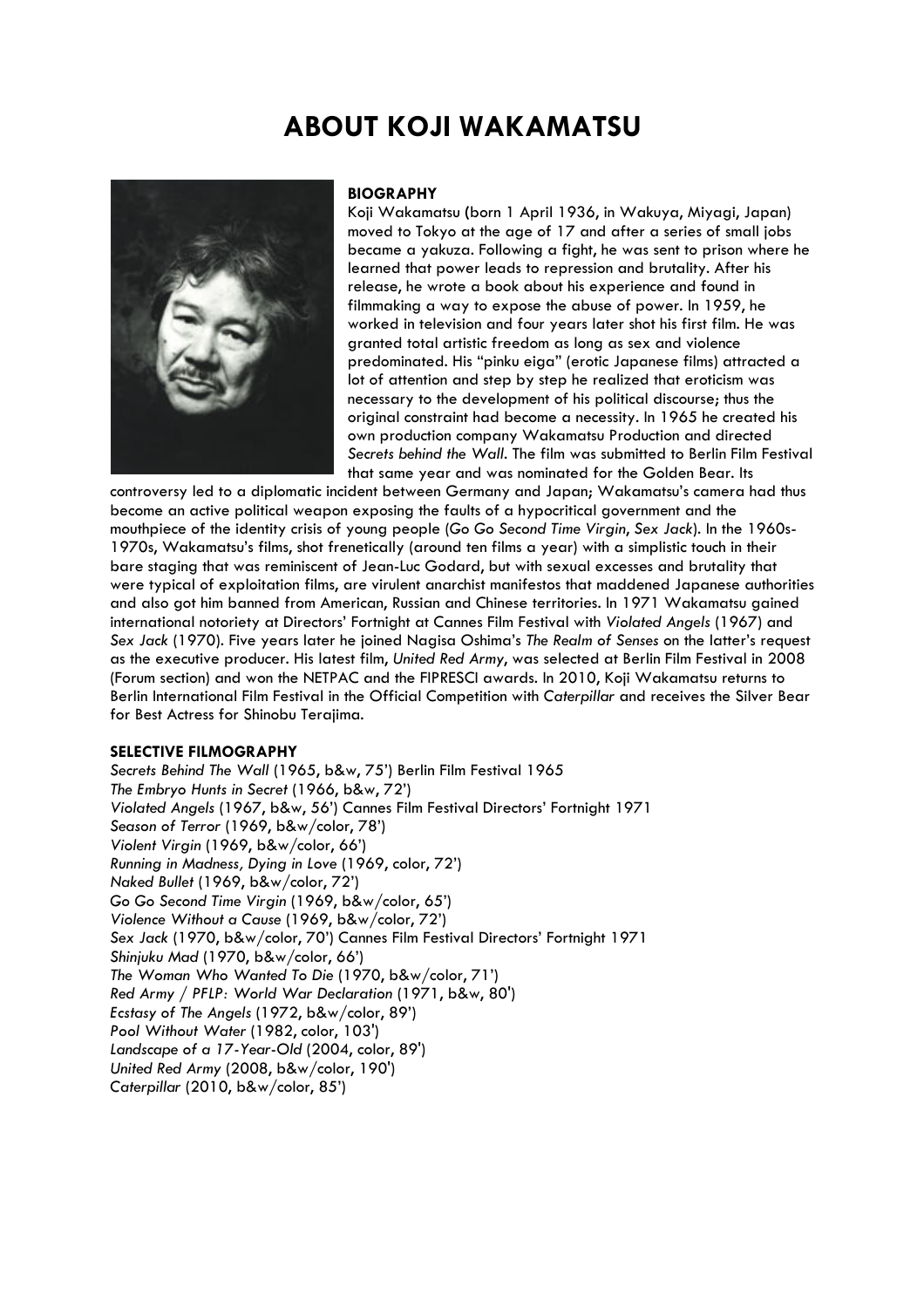# CAST AND CREW

Shigeko KUROKAWA: Shinobu TERAJIMA Kyuzo KUROKAWA: Shima OHNISHI Kenzo KUROKAWA: Ken YOSHIZAWA Tadashi KUROKAWA: Keigo KASUYA Chiyo KUROKAWA: Emi MASUDA The village chief: Sabu KAWAHARA The wife of the village chief: Maki ISHIKAWA The Headquarters officer: Daisuke IIJIMA Chinese woman #1: Maria ABE Chinese woman #2: Mariko TERADA Chinese woman #3: Yasuyo SHIBA Japanese soldier: Ryo MUKUTA Yayoi: Taneko Toshiko: Naoko ORIKASA Villageman #1: Sanshiro KOBAYASHI Villageman #2: Takaaki KANEKO Military officer #1: Go JIBIKI Military officer #2: ARATA KUMA: Katsuyuki SHINOHARA The voice of the radio: Ichiro OGURA

A Wakamatsu Production, Inc. and Skhole Corporation Production

Producer Koji WAKAMATSU

> Co-producer Noriko OZAKI

Screenplay Hisako KUROSAWA Deru DEGUCHI

Line Producer Takahito OBINATA

Cinematographer Tomohiko TSUJI Yoshihisa TODA

Camera assistant Yusaku MITSUWAKA

Lighting Director Reiji OKUBO

Lighting assistants Taku TAKAHASHI Mio WAKISAKA

Musical Director Mamoru KO

Music Sally KUBOTA Yumi OKADA